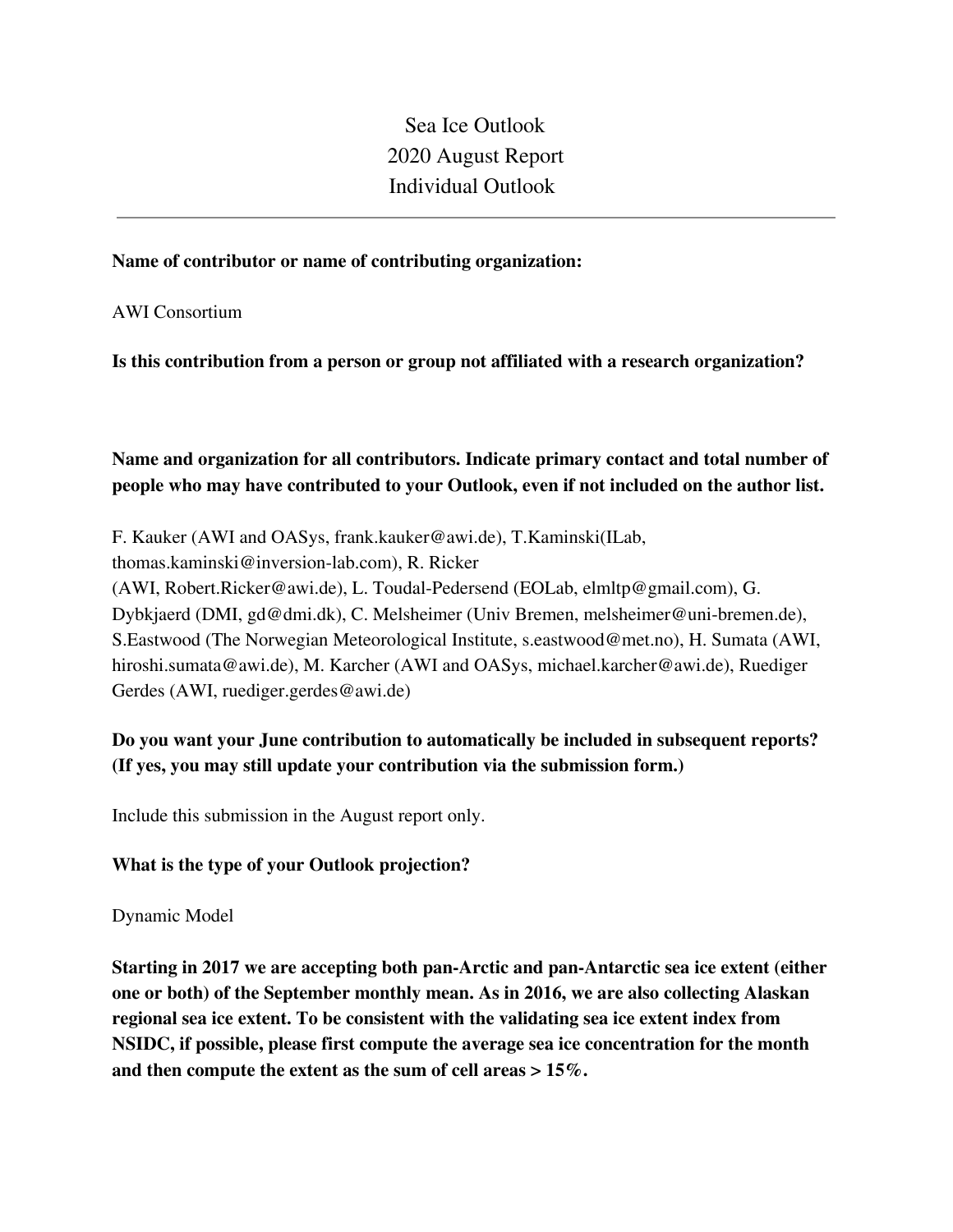**a) Pan-Arctic September extent prediction in million square kilometers.**

#### 3.82

**b) same as in (a) but for pan-Antarctic. If your method differs substantially from that for the Arctic, please enter it as a separate submission.**

**c) same as in (b) but for the Alaskan region. Please also tell us maximum possible extent if every ocean cell in your region were ice covered.**

**"Executive summary" of your Outlook contribution (using 300 words or less) describe how and why your contribution was formulated. To the extent possible, use non-technical language.**

Scientific curiosity.

#### **Brief explanation of Outlook method (using 300 words or less).**

For the present outlook the coupled sea ice-ocean model NAOSIM has been forced with atmospheric surface data from January 1948 to August 8th 2020 (combination of NCEP-CFSR and NCEP-CFSv2). All ensemble model experiments have been started from the same initial conditions on August 8th 2020. The model setup has changed compared to the SIO in 2019 with respect to the resolution of the forecasting model (now about 25km) and the forecasting model'sparameters have been optimized with a generic algorithm (Sumata et al, 2019, https://doi.org/10.1175/MWR-D-18-0360.1). We used atmospheric forcing data from each of the years 2010 to 2019 for the ensemble prediction and thus obtain 10 different realizations of potential sea ice evolution for the summer of 2020. The use of an ensemble allows to estimate probabilities of sea-ice extent predictions for September 2020. A variational assimilation system around NAOSIM has been used to initialize the model using the Alfred WegenerInstitute'sCryoSat-2 ice thickness product and the OSI SAF ice concentration. In contrast to previous years no snow depth and sea surface temperature are assimilated due to the lack of these data streams. Observations from March and April were used. The assimilation system (Kauker et al, 2015,http://www.the-cryosphere-discuss.net/tc-2015-171) is unchanged to with respect to previous years but no bias correction is applied any more to the CryoSat-2 ice thickness - this is not necessary any more due to the optimization of the forecasting model.